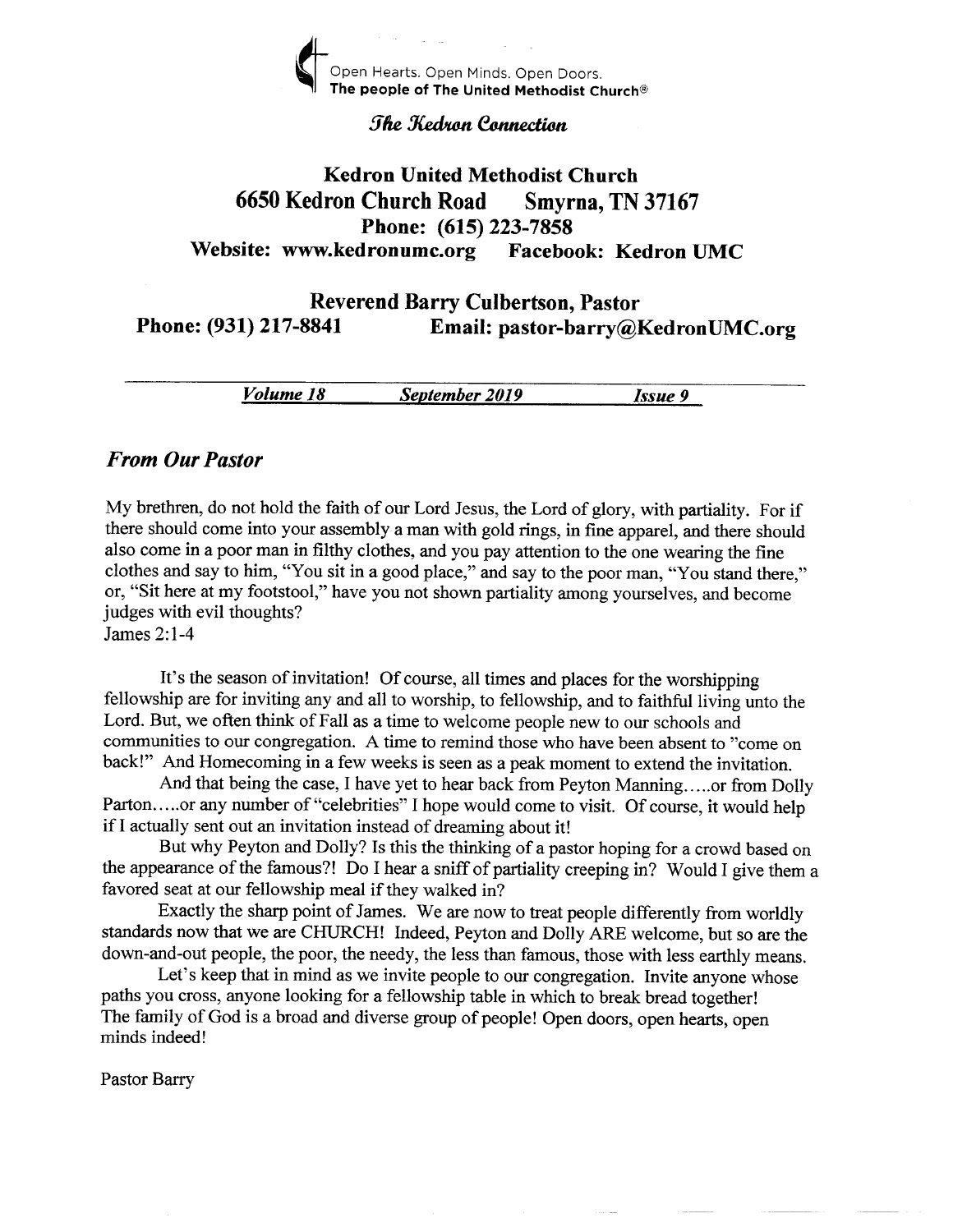### Men's Breakfast

The Men's Breakfast will be Saturday, September 7. Breakfast will be served at 8:OO a.m. in the fellowship hall.

#### No September Fellowship Supper

There will be no First-Wednesday Fellowship Supper in September. Our Homecoming lunch will be our covered-dish meal of the month.

#### Youth

Our Youth Faith Formation study group is active. There are several participants. Watch for news of their activities. We are grateful for our children and youth, their leaders, and all who have worked with and supported them and their adult leaders.

#### Bible Study

The Bible Study led by Rev. Travis Perry continues. The group meets at his home on Tuesdays at 9:30 a.m. The address is 1215 Ledbury Dr., Smyrna.

#### Bucket Offerings

ln September our bucket offerings at Sunday moming worship will be donated to the Good Shepherd Home in Murfreesboro. This center houses children who have been removed from bad home situations.

#### Food Bank

You may bring food donations for the local food bank on the first and second Sundays of the month. Place the donations on the pew in the narthex. The food will be delivered to the food bank. The suggested item for September is oatneal. Al1non-perishable foods are accepted and appreciated.

#### Laity

The Rutherford County Laity Fellowship will meet on September 23 at 6:30 p.m. beginning with dinner. The meeting will be at Bethel UMC.4286 Sulphur Springs Road, Murfreesboro.

#### Homecoming

Kedron's annual homecoming will be Septemberl5. For that Sunday only Worship Service will be at 11:00 a.m.

Following Worship Service there will be a covered-dish lunch. If you have any Kedron artifacts such as pictures you would like to place in our display, please let Pastor Barry know what you will bring.

#### Happy Birthday to:

| Sept. 2  |
|----------|
| Sept. 5  |
| Sept. 20 |
| Sept. 27 |
| Sept. 28 |
|          |

### Happy Anniversary to:

Keith and Geri Lee Sept. 26

#### Thanks

Thanks to all who helped us host the Rutherford County Laity Fellowship on August 26. Many of our guests expressed appreciation for our meal, our program and our hospitality.

### Thank You

Thank you to those who worked to repair the light outside the fellowship hall before the Laity meeting on August 26. This will be enjoyed long after the meeting. Also thank you to those who trimmed the tree beside the feliowship hall.

#### Who said this?

"I will extol you, my God and King, and bless your name forever and ever. Every day I will bless you, and praise your name forever and ever. Great is the Lord, and greatly to be praised, his greatness is unsearchable."

**NRSV** (hint book of Psalms)

Jude vs.24 was the August newsletter quotation.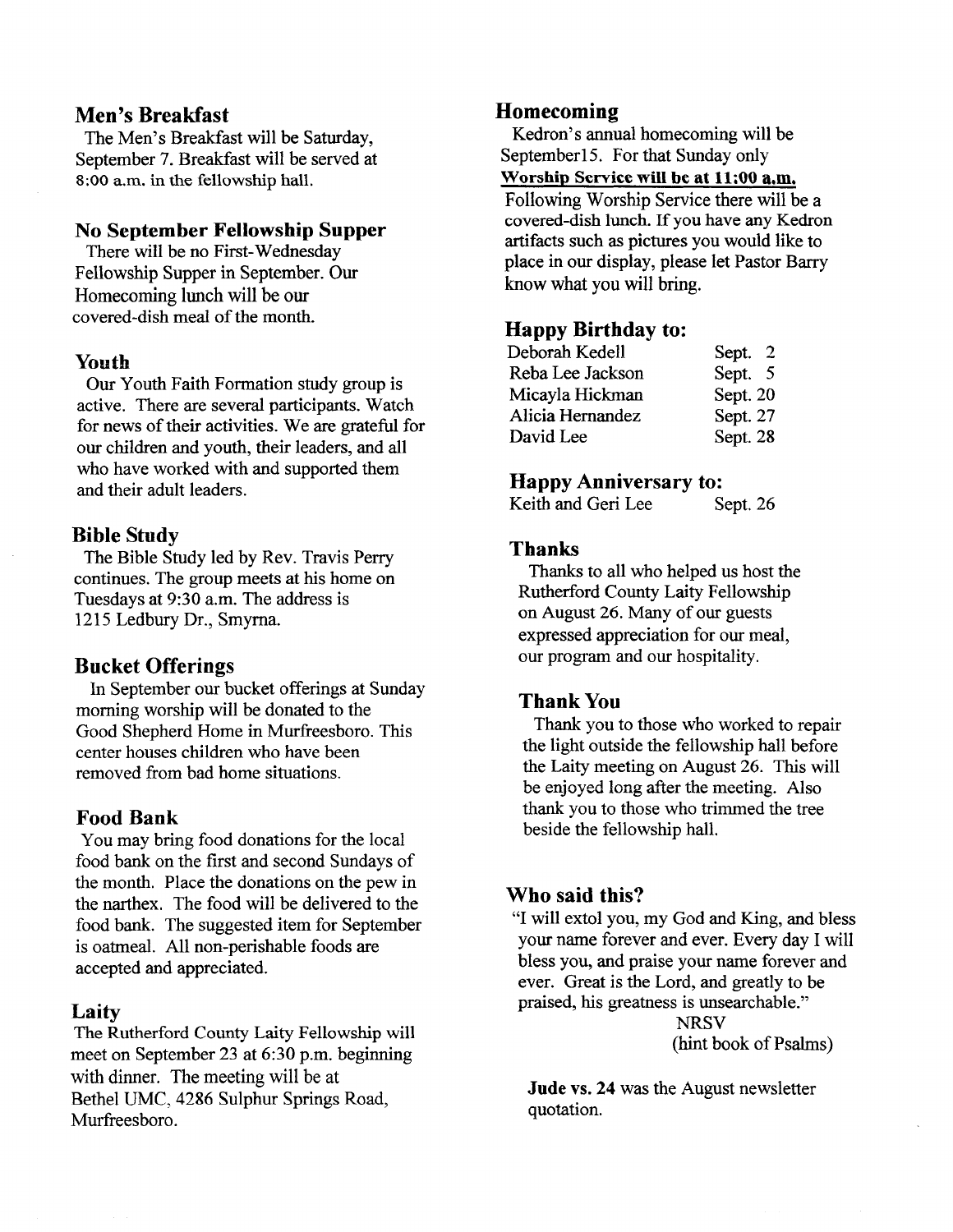# Love adds the chocolate

A house is a house is a house – until love comes through the door, that is, And love intuitively goes around sprinkling that special brand of angel dust that transforms a house into a very special home for very special people: your family.

Money, of course, can build a charming house, but only love can furnish it with a feeiing of home.

Duty can pack an adequate lunch, but love may decide to tuck a little love note inside.

Money can provide a television set, but love controls it and cares enough to say no and take the guff that comes with ir.

Obligation sends the children to bed on time, but love tucks the covers in around their necks and passes out kisses and hugs (even to teenagers).

Obligation can cook a meal, but love embellishes the table with a potted ivy trailing around slender candles.

Duty writes many letters, but love tucks a joke or a picture or a fresh stick of gum inside.

Compulsion keeps a sparkling house. But love and prayer stand a better chance of producing a happy family.

Duty gets offended quickly if it isn't appreciated. But love learns to laugh a lot and to work for the sheer joy of doing it.

Obligation can pour a glass of milk, but quite often love will add a little chocolate.

-From lllustrations Unlimited. Edited by James S. Hewett @ 1988. Used by permission of Tyndale House Publishers Inc. All right reserved.

#### September Calendar

Sunday, September 1: 8:45 a.m.  $9:30$  a.m. Sunday School Worship Service Tuesday September 3: 9:30 a.m. Bible Study Saturday, September 7: 8:00 a.m. Men's Breakfast Sunday, September 8: 8:45 a.m. Sunday School 9:30 a.m. Worship Service Tuesday, September 10: 9:30 a.m. Bible Study Sunday, September 15: Homecoming 10:15 a.m. Sunday School 11:00 a.m. Worship Service 12:15 a.m. covered-dish lunch Tuesday, September 17: 9:30 a.m. Bible Study Sunday, September 22: 8:45 a.m. Sunday School 9:30 a.m. Worship Service 10:30 a.m. October newsletter information due. Email: lf fraley@prodigy.net or phone: 61 5-459-2618. Monday September 23: 6:30 p.m. Rutherford County Laity at Bethel UMC Tuesday, September 24: 9:30 a.m. Bible Study Sunday, September 29: 8:45 a.m. Sunday School 9:30 a.m. Worship Service

Start with the T in the upper left corner and write down every other letter across the first line. Continue on with the W in the second line fllling in every other letter, and so on. Then go back to the first line starting with the B and then write down every other letter, and so on. (To check your answer, see Proverbs 14:21.)

T B H U O T S  $H$  $E$  $\mathbf{A}$ WPHPOYD  $\mathbf{A}$  $E$ R SEPTIHS  $\Omega$  $E$ S TEHWEHI  $\Omega$  $\mathbf R$  $\mathbf{A}$ NREEIK  $\mathbf{I}$  $H$  $\mathbf N$ B D O T R O S T  $\overline{A}$  $H$ REEPS OI  $\Omega$ N R N \* E \* R \*  $\overline{S}$  $\ast$ 

| - -<br>- --<br>______<br>$  -$<br>- - |
|---------------------------------------|
| - -<br>______                         |
|                                       |
|                                       |
| – <del>– – –</del>                    |
| .<br>- -<br>--                        |
| _______<br>---<br>____                |
|                                       |
|                                       |